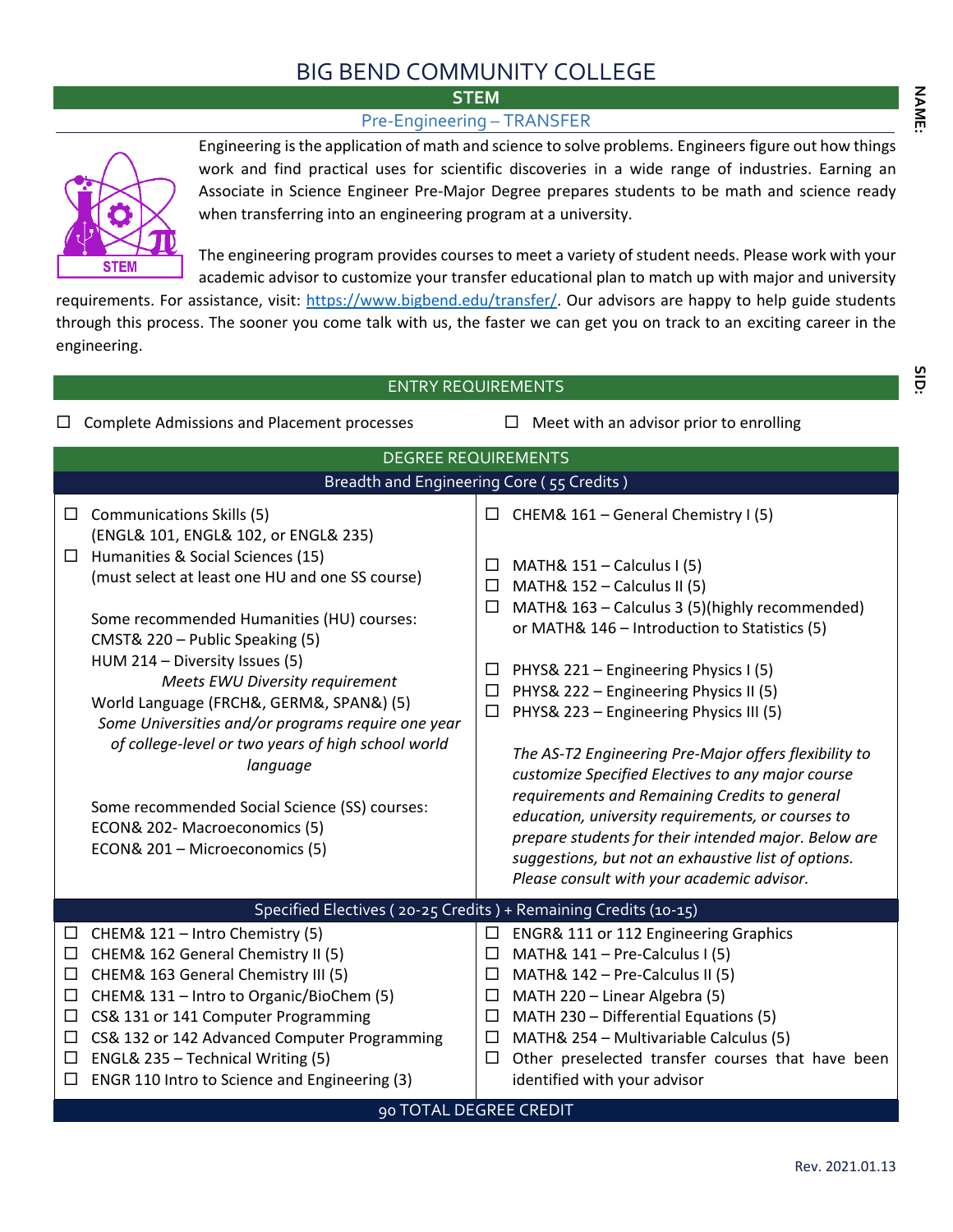## ENGINEERING PRE-MAJOR PREREQUISITE FLOW CHART

Start by talking with your assigned advisor to determine which courses to take first based on your placement scores.

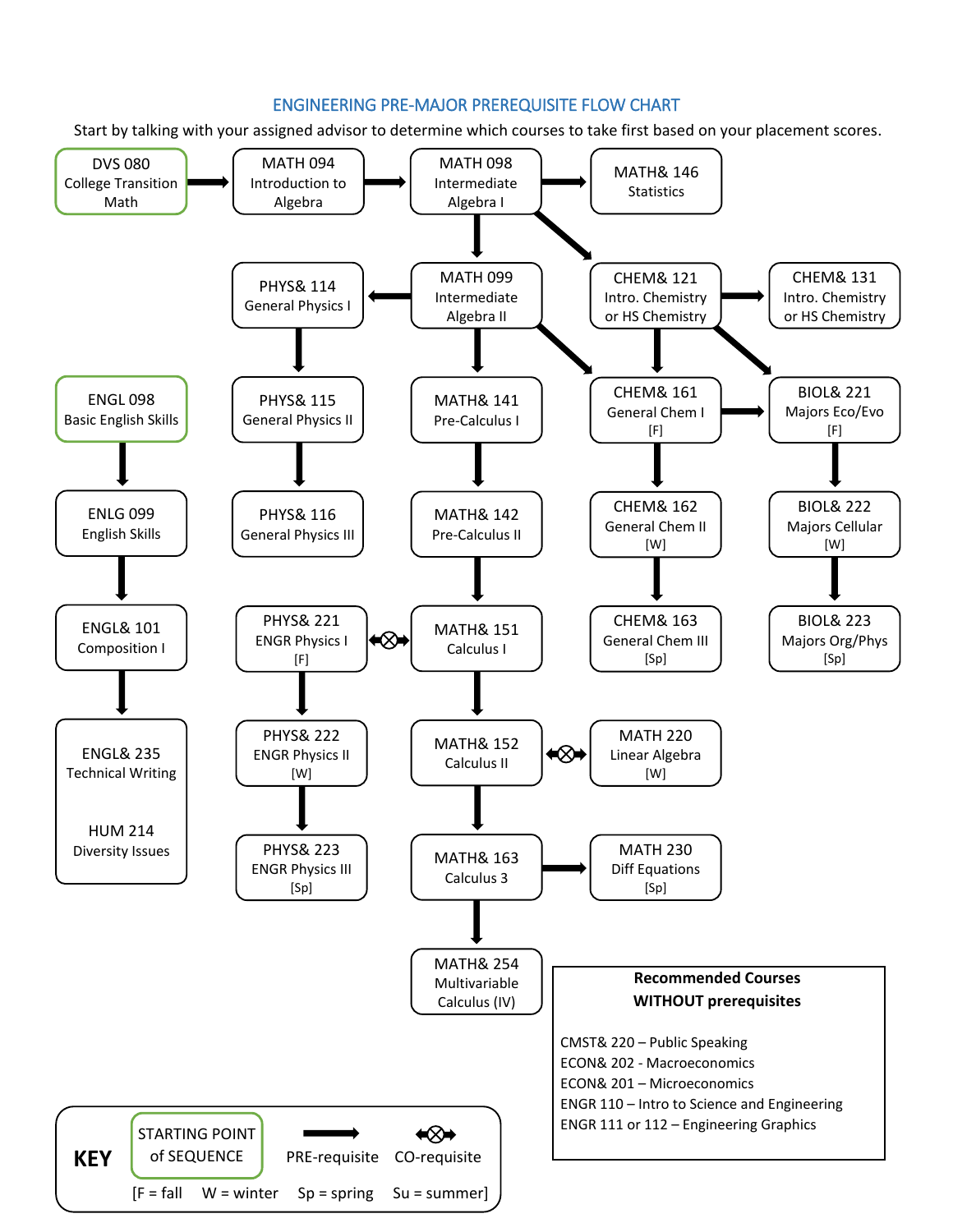| STARTING WITH PLACEMENT AT<br><b>BELOW PRE-CALCULUS</b>         |                                             |                                     |  |  |  |  |
|-----------------------------------------------------------------|---------------------------------------------|-------------------------------------|--|--|--|--|
|                                                                 | <b>QUARTERLY PROGRAM PLAN (YEAR ONE)</b>    |                                     |  |  |  |  |
| FALL (15 credits)<br>WINTER (15 credits)<br>SPRING (15 credits) |                                             |                                     |  |  |  |  |
| ENGR 110 (3)                                                    | HU/SS(5)                                    | HU/SS(5)                            |  |  |  |  |
| ENGL 098/099 (5)                                                | ENGL& 101 (5)                               | CHEM& 121 (5)                       |  |  |  |  |
| MATH 094-099 (5)                                                | MATH& 141 (5)                               | MATH& 142 (5)                       |  |  |  |  |
| LIB 101 (2) or other 2 credit course                            |                                             |                                     |  |  |  |  |
|                                                                 | QUARTERLY PROGRAM PLAN (YEAR TWO)           |                                     |  |  |  |  |
| FALL (15 credits)                                               | WINTER (15 credits)                         | SPRING (15 credits)                 |  |  |  |  |
| CHEM& 161 (5)                                                   | CHEM& 162 (5) or Specified Elective         | CHEM& 163 (5) or Specified Elective |  |  |  |  |
| MATH& 151 (5)                                                   | MATH& 152 (5)                               | MATH& 163 or 146 (5)                |  |  |  |  |
| Specified Elective (5)                                          | HU/SS(5)                                    | <b>Specified Elective</b>           |  |  |  |  |
|                                                                 |                                             |                                     |  |  |  |  |
|                                                                 | EXAMPLE QUARTERLY PROGRAM PLAN (YEAR THREE) |                                     |  |  |  |  |
| FALL (10 credits)                                               | WINTER (10 credits)                         | SPRING (10 credits)                 |  |  |  |  |
| PHYS& 221 (5)                                                   | PHYS& 222 (5)                               | PHYS& 223 (5)                       |  |  |  |  |
| MATH& 254 (5) or Specified Elective                             | MATH 220 (5) or Remaining Credit            | MATH 230 (5) or Remaining Credit    |  |  |  |  |
|                                                                 |                                             |                                     |  |  |  |  |
|                                                                 |                                             |                                     |  |  |  |  |

| STARTING WITH PLACEMENT OF<br><b>PRE-CALCULUS</b><br><b>QUARTERLY PROGRAM PLAN (YEAR ONE)</b> |                                     |                                     |  |  |  |
|-----------------------------------------------------------------------------------------------|-------------------------------------|-------------------------------------|--|--|--|
| FALL (15 credits)                                                                             | WINTER (15 credits)                 | SPRING (15 credits)                 |  |  |  |
| CHEM& 161 (5)                                                                                 | CHEM& 162 (5) or Specified Elective | CHEM& 163 (5) or Specified Elective |  |  |  |
| ENGL& 101 (5)                                                                                 | Advisor Approved HU/SS (5)          | MATH& 151 (5)                       |  |  |  |
| MATH& 141 (5)                                                                                 | MATH& 142 (5)                       | Advisor Approved HU/SS (5)          |  |  |  |
|                                                                                               |                                     |                                     |  |  |  |
|                                                                                               | QUARTERLY PROGRAM PLAN (YEAR TWO)   |                                     |  |  |  |
| FALL (15credits)                                                                              | WINTER (15 credits)                 | SPRING (15 credits)                 |  |  |  |
| PHYS& 221 (5)                                                                                 | PHYS& 222 (5)                       | PHYS& 223 (5)                       |  |  |  |
| MATH& 152 (5)                                                                                 | MATH& 163 or 146 (5)                | MATH 230 or Remaining Credit        |  |  |  |
| ENGR 110 (3) or Remaining Credits                                                             | MATH 220 or Specified Elective      | Advisor Approved HU/SS (5)          |  |  |  |
| Additional 2 Remaining Credits for 15                                                         |                                     |                                     |  |  |  |
| cr. total                                                                                     |                                     |                                     |  |  |  |

| <b>ADVISING</b>                                                         |                                             |                                                 |  |  |  |  |
|-------------------------------------------------------------------------|---------------------------------------------|-------------------------------------------------|--|--|--|--|
| <b>FALL</b>                                                             | <b>WINTER</b>                               | <b>SPRING</b>                                   |  |  |  |  |
| $\Box$ Fill out FAFSA or WAFSA for next year                            | $\Box$ Assess program plan with advisor     | Assess program plan with advisor<br>$\Box$      |  |  |  |  |
| $\Box$ BBCC Foundation scholarship app<br>$\Box$ Meet with your advisor |                                             | $\Box$ Research summer employment               |  |  |  |  |
|                                                                         |                                             |                                                 |  |  |  |  |
| Last fall $\omega$ BBCC                                                 | Last winter $\omega$ BBCC                   | Last spring @ BBCC                              |  |  |  |  |
| $\Box$ Begin university admissions process                              | $\Box$ Submit admissions app by Jan 15      | $\Box$ Submit final transcripts to universities |  |  |  |  |
| $\Box$ Research outside scholarships                                    | $\Box$ Complete university scholarship apps | $\Box$ Confirm with a university                |  |  |  |  |
| Identify letters of recommendation<br>$\Box$                            | $\Box$ Apply for BBCC graduation            |                                                 |  |  |  |  |